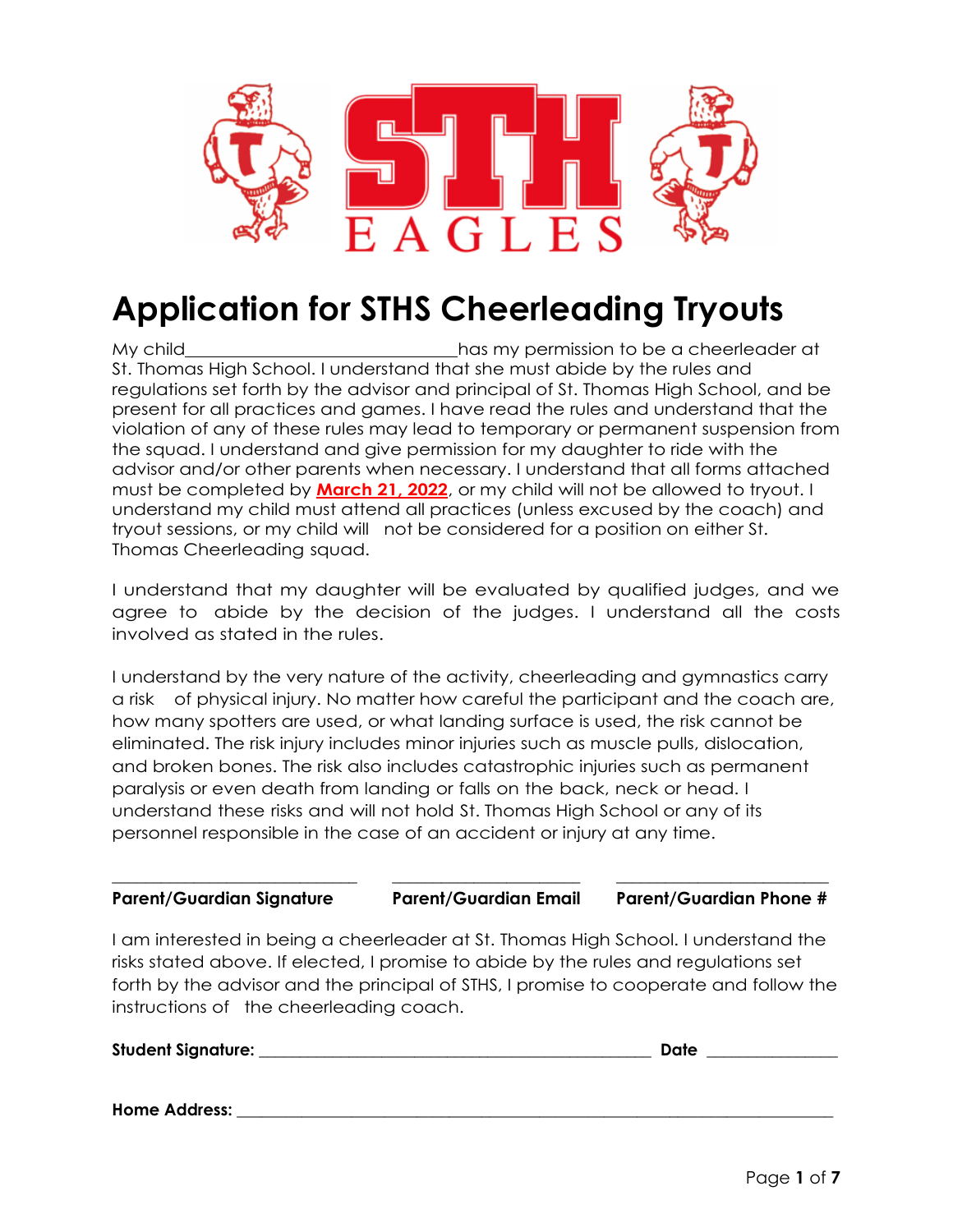

## **STH Cheerleading Grade Sheet**

**Student:** \_\_\_\_\_\_\_\_\_\_\_\_\_\_\_\_\_\_\_\_\_\_\_\_\_\_\_\_\_\_\_\_\_\_\_\_\_\_\_\_\_\_\_\_\_\_\_\_\_\_\_\_\_\_\_\_

**School:** \_\_\_\_\_\_\_\_\_\_\_\_\_\_\_\_\_\_\_\_\_\_\_\_\_\_\_\_\_\_\_\_\_\_\_\_\_\_\_\_\_\_\_\_\_\_\_\_\_\_\_\_\_\_\_\_\_

Please have your teachers complete the following form with your **Third Quarter Grades**. Turn in this form, along with other tryout packet forms, on **March 21, 2022**

**TEACHERS & DEANS:** Thank you for your time and cooperation in completing this form. If you have any questions or concerns, please feel free to contact Paola Boitel, head cheer coach, directly at [sths.cheer@sths.org](mailto:sths.cheer@sths.org)

**\*\*Please advise: students who were on academic probation/academic ineligibility 2 or more times during the current school year are ineligible for consideration as an STH Cheerleader\*\***

| Subject | Grade | <b>Teacher</b><br>Signature | <b>Comments</b> |
|---------|-------|-----------------------------|-----------------|
|         |       |                             |                 |
|         |       |                             |                 |
|         |       |                             |                 |
|         |       |                             |                 |
|         |       |                             |                 |
|         |       |                             |                 |
|         |       |                             |                 |
|         |       |                             |                 |
|         |       |                             |                 |
|         |       |                             |                 |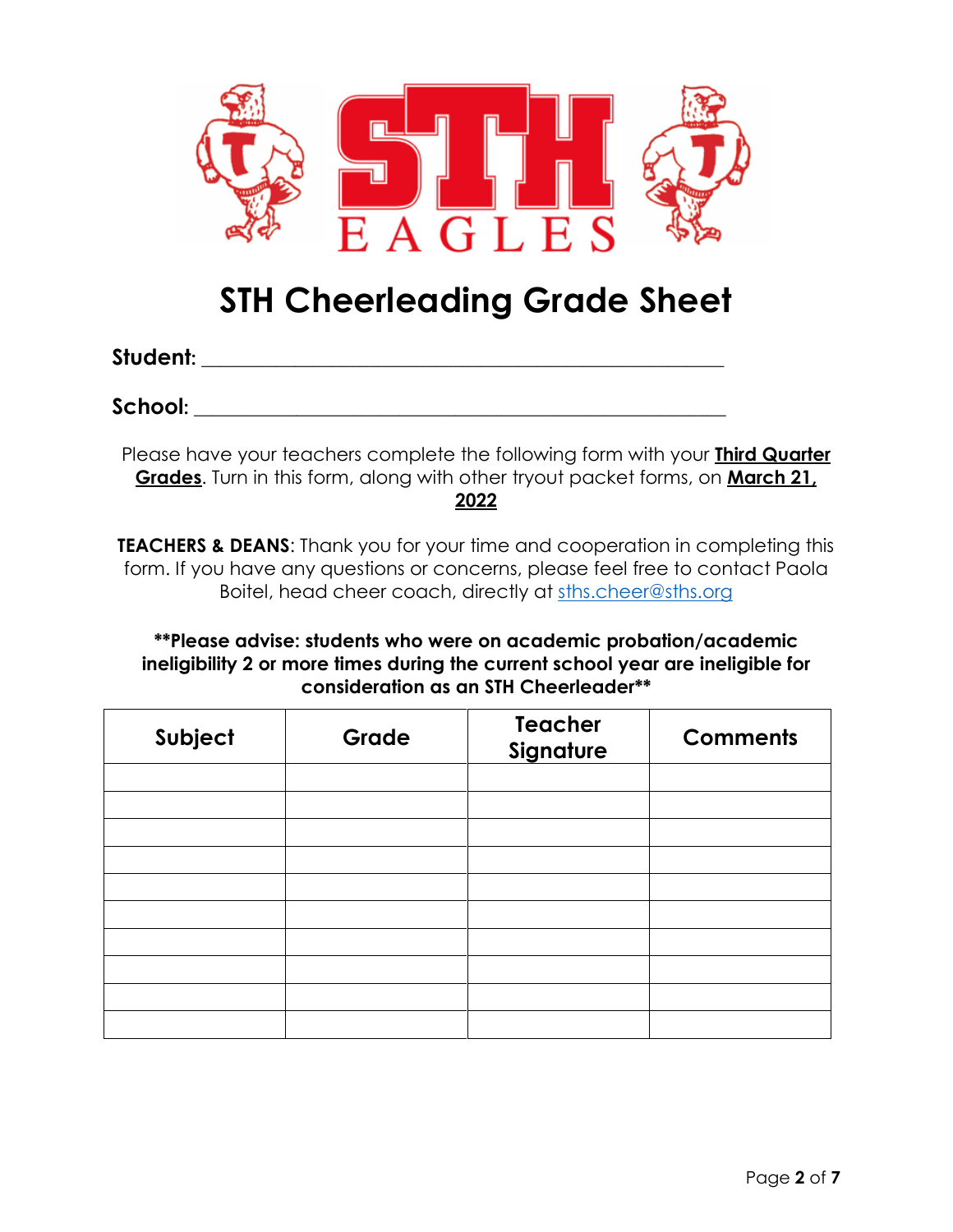

# **Cheerleader Bio Sheet**

| Grade: ________ |  |
|-----------------|--|
|                 |  |
|                 |  |
| Age: __________ |  |
|                 |  |
|                 |  |
|                 |  |
|                 |  |

What three characteristics do you feel are most important for team members to possess? Why?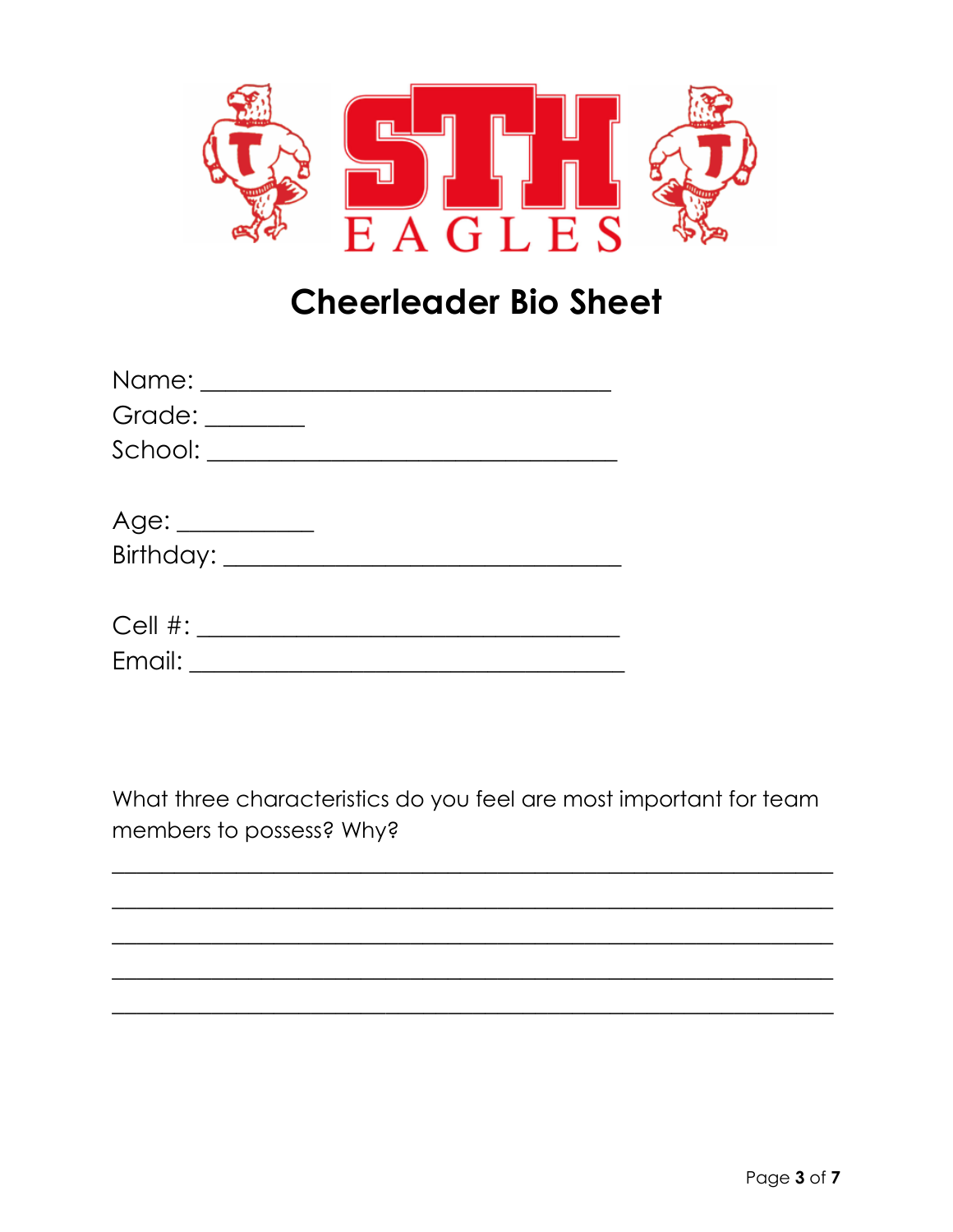What motivated you to try out for STH Cheer? If you were on the squad previously, what motivated you to try out again for the squad?

What do you consider to be your greatest strengths? Please explain.

What do you consider to be your greatest weaknesses? Please explain.

How would you deal with a conflict between yourself and another teammate?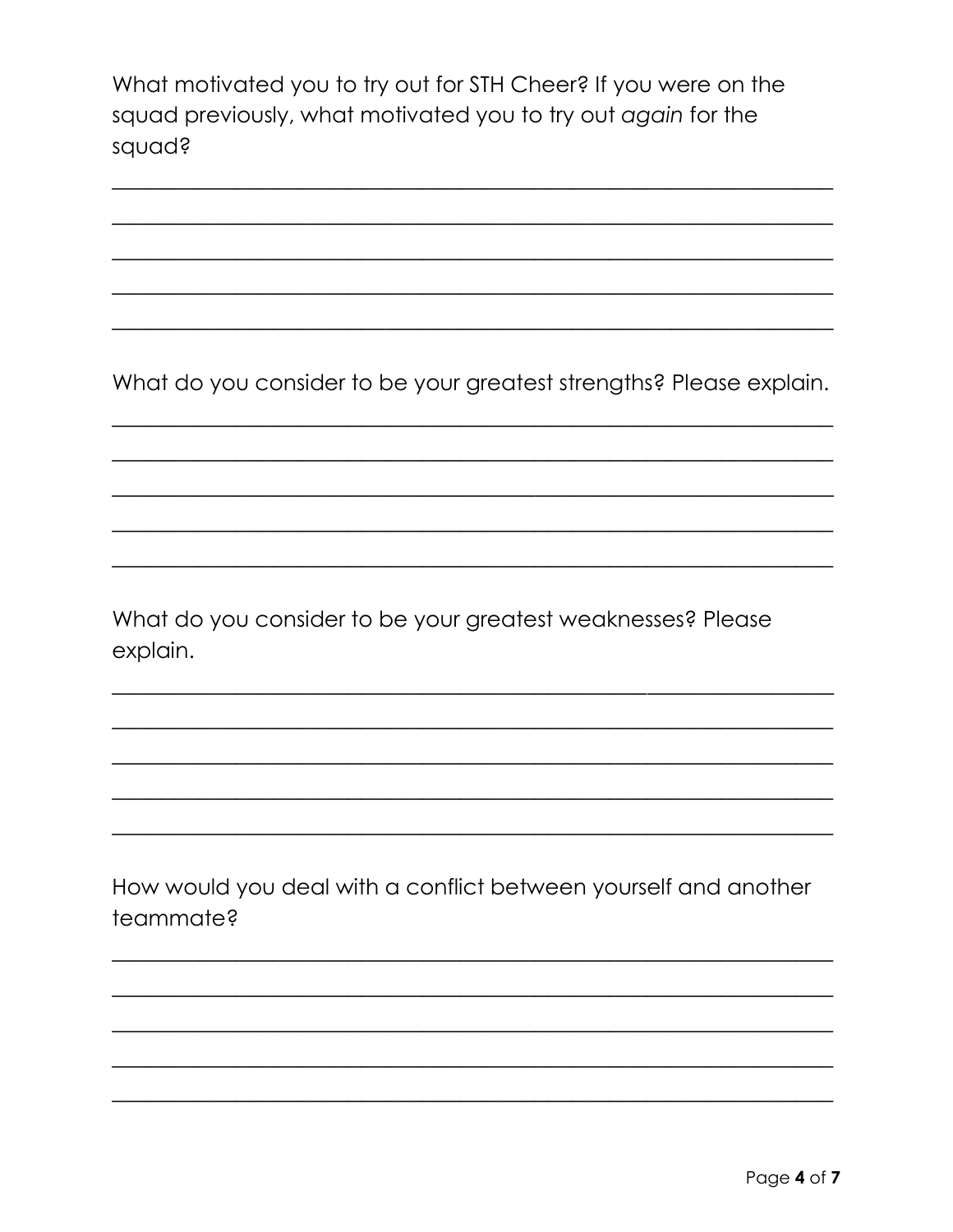|                      | Do you think that cheerleaders are an important part of the athletic |
|----------------------|----------------------------------------------------------------------|
| program? If so, why? |                                                                      |

How should cheerleaders represent their school and student body?

Why should a cheerleader maintain good grades?

What other extracurricular activities or sports are you involved in?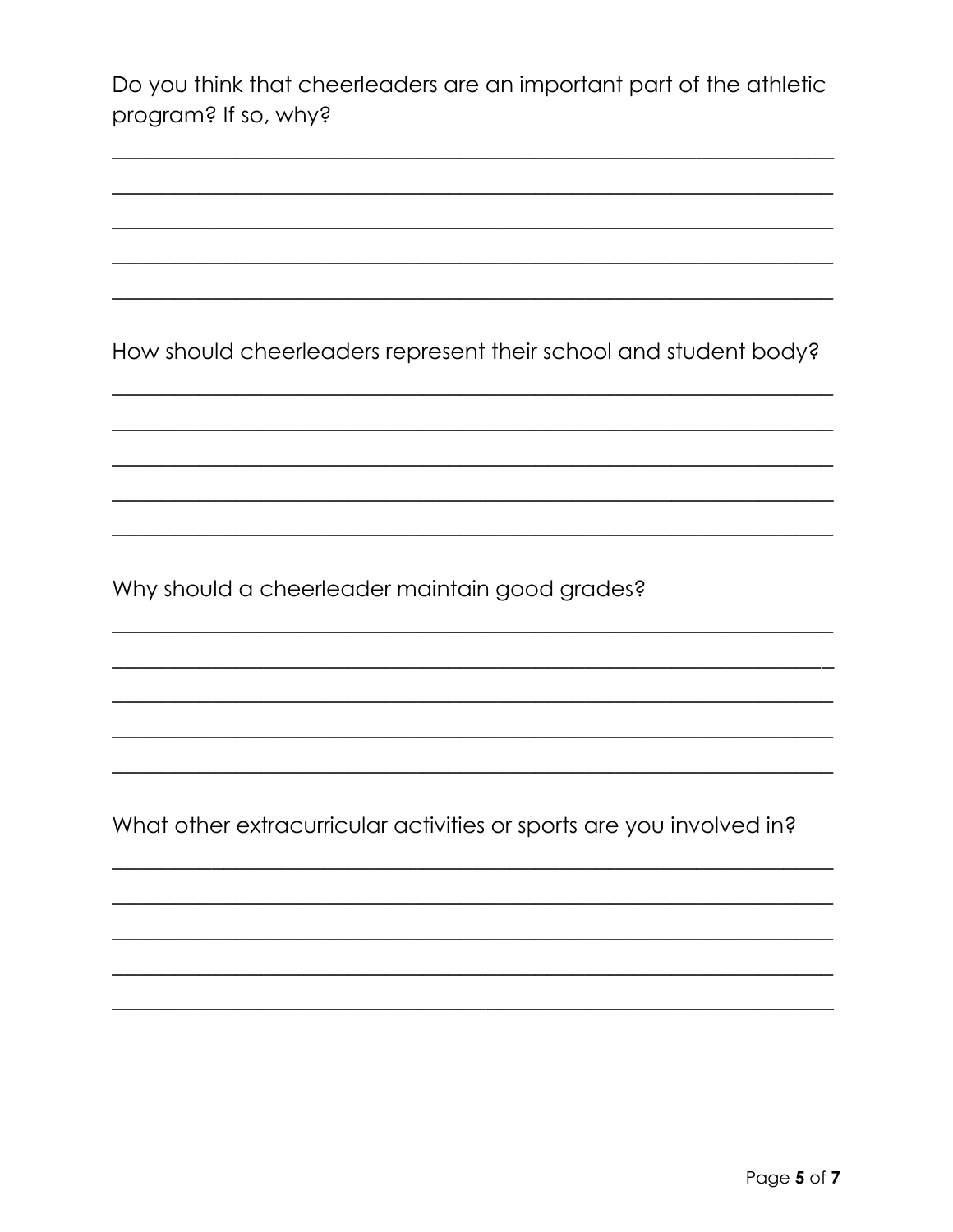|  | Name one goal you have set for this year, as it relates to cheer. |  |
|--|-------------------------------------------------------------------|--|
|--|-------------------------------------------------------------------|--|

\_\_\_\_\_\_\_\_\_\_\_\_\_\_\_\_\_\_\_\_\_\_\_\_\_\_\_\_\_\_\_\_\_\_\_\_\_\_\_\_\_\_\_\_\_\_\_\_\_\_\_\_\_\_\_\_\_\_

\_\_\_\_\_\_\_\_\_\_\_\_\_\_\_\_\_\_\_\_\_\_\_\_\_\_\_\_\_\_\_\_\_\_\_\_\_\_\_\_\_\_\_\_\_\_\_\_\_\_\_\_\_\_\_\_\_\_

Have you ever stunted before? Please check all that apply:

| Skill Level:                   | Past Position:                      | <b>Future Possible Position(s):</b> |
|--------------------------------|-------------------------------------|-------------------------------------|
| $\Box_{N/A}$                   | JN/A                                | ⊿N/A                                |
| $\Box$ Elementary school cheer | $\sf J$ Base                        | $\sqcup$ Base                       |
| $\Box$ Middle school cheer     | $\sqcup$ Flyer                      | $\Box$ Flyer                        |
| $\Box$ High school cheer       | $\mathsf{\mathcal{\bot}}$ Back spot | $\Box$ Back spot                    |
| $\Box$ Competitive cheer       | $\mathsf{\mathsf{I}}$ Front spot    | $\mathsf{\mathcal{I}}$ Front spot   |

Please explain and also list what stunt skills you have been able to successfully complete (ex: full down from prep, extension, lib; prep cradle; extension liberty; arabesque; etc.).

\_\_\_\_\_\_\_\_\_\_\_\_\_\_\_\_\_\_\_\_\_\_\_\_\_\_\_\_\_\_\_\_\_\_\_\_\_\_\_\_\_\_\_\_\_\_\_\_\_\_\_\_\_\_\_\_\_\_

 $\overline{\phantom{a}}$  , and the contribution of the contribution of the contribution of the contribution of the contribution of the contribution of the contribution of the contribution of the contribution of the contribution of the

 $\overline{\phantom{a}}$  , and the contribution of the contribution of the contribution of the contribution of the contribution of the contribution of the contribution of the contribution of the contribution of the contribution of the

\_\_\_\_\_\_\_\_\_\_\_\_\_\_\_\_\_\_\_\_\_\_\_\_\_\_\_\_\_\_\_\_\_\_\_\_\_\_\_\_\_\_\_\_\_\_\_\_\_\_\_\_\_\_\_\_\_\_  $\overline{\phantom{a}}$  , and the contribution of the contribution of the contribution of the contribution of the contribution of the contribution of the contribution of the contribution of the contribution of the contribution of the